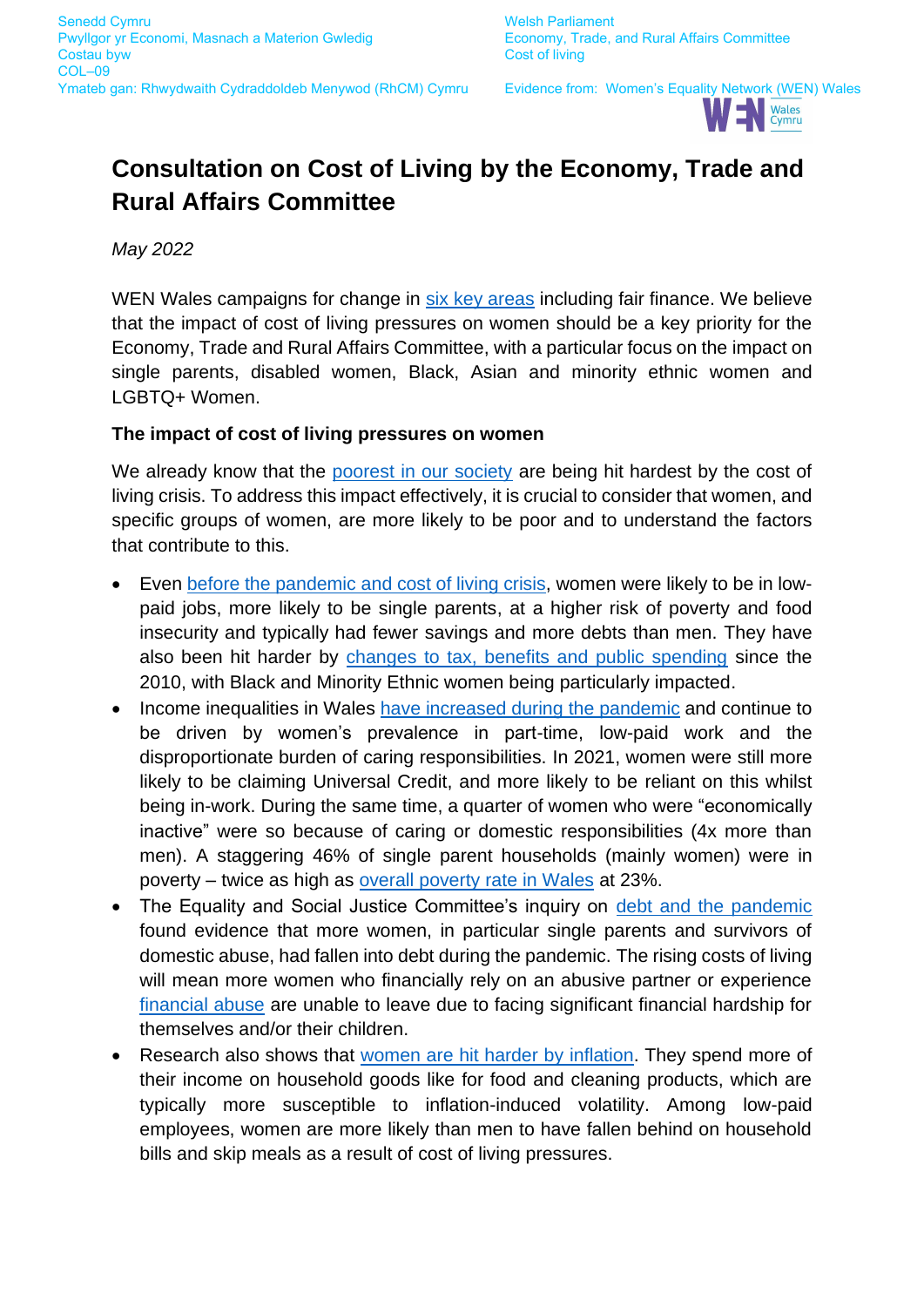

#### **The link between caring responsibilities and poverty**

- Women's caring responsibilities paired with a [lack of affordable childcare](https://wenwales.org.uk/wp-content/uploads/2022/01/WEN-Wales-Childcare-and-parental-employment.pdf) means they are often less able than men to increase their paid working hours to make ends meet. This especially impacts mothers of under 3-year-olds, mothers working atypical hours (which is more prevalent in lower-paid, insecure jobs), mothers of disabled children and those living in rural areas. Lack of affordable childcare provisions means many women would end up *losing* money if they increased their working hours, as the costs of childcare would be higher than their additional earnings. Combined with stagnating wages, this often leaves many with no means whatsoever to keep up with rising costs and, without urgent action, will lead to many more women and children falling into poverty.
- The same link between caring responsibilities and poverty exists in unpaid care work for adults. Here, women are also overrepresented, making up [about 60% of](https://phw.nhs.wales/publications/publications1/unpaid-carers-in-wales-the-determinants-of-mental-wellbeing/)  [unpaid carers in Wales.](https://phw.nhs.wales/publications/publications1/unpaid-carers-in-wales-the-determinants-of-mental-wellbeing/) In 2019, an [estimated 96% of annual care](https://business.senedd.wales/documents/s96075/Report%20-%20Caring%20for%20our%20Future%20An%20inquiry%20into%20the%20impact%20of%20the%20Social%20Services%20and%20Well-being%20Wa.pdf) in Wales was provided by unpaid carers, with many struggling and in need of additional support. This has [worsened during the pandemic,](https://www.carersuk.org/wales/news-campaigns/news/the-forgotten-families-in-lockdown-unpaid-carers-close-to-burnout-during-covid-19-crisis-wales) with an increase in the number of unpaid carers and hours of unpaid care. Women also make up 80% of the care workforce in Wales, with women from Black, Asian and minority ethnic backgrounds being overrepresented in the most insecure and lowest-paying roles.
- Investments in childcare and social care are an effective means to address the impacts of the cost of living crisis by lifting those who will be worst affected, including single parents, care workers in low-paid, insecure employment, unpaid carers and disabled and older people. Research based on UK data shows that such investments are also a[n excellent economic](https://wbg.org.uk/analysis/reports/a-care-led-recovery-from-coronavirus/) stimulus, creating 2.7 times more jobs than investments in construction (6.3 as many for women and 10% more for men), recouping 50% more direct and indirect tax revenue and emitting 30% fewer greenhouse gases. The economic benefits partly stem from the fact that investments in care increase not only labour demand but also labour supply. By making childcare and social care more affordable and accessible, they enable more people with unpaid caring responsibilities to take up paid employment or to increase their hours. Due to the comparatively small size of the Welsh economy and openness to the rest of the UK, it is estimated that the relative employment benefits of such investments will be even higher in Wales compared to the UK.<sup>1</sup>

#### **The intersectional impact of cost of living pressures**

• Between 2015-16 and 2019-20, [relative income poverty](https://gov.wales/relative-income-poverty-april-2019-march-2020-html#section-66913) in Wales was higher among non-white ethnic groups (29%) than white ethnic groups (24%). Research

<sup>1</sup> S. Himmelweit*. A care-led recovery from Covid 19*, Presentation to the Senedd Cross-Party Group on Women, 18 Feb 2022.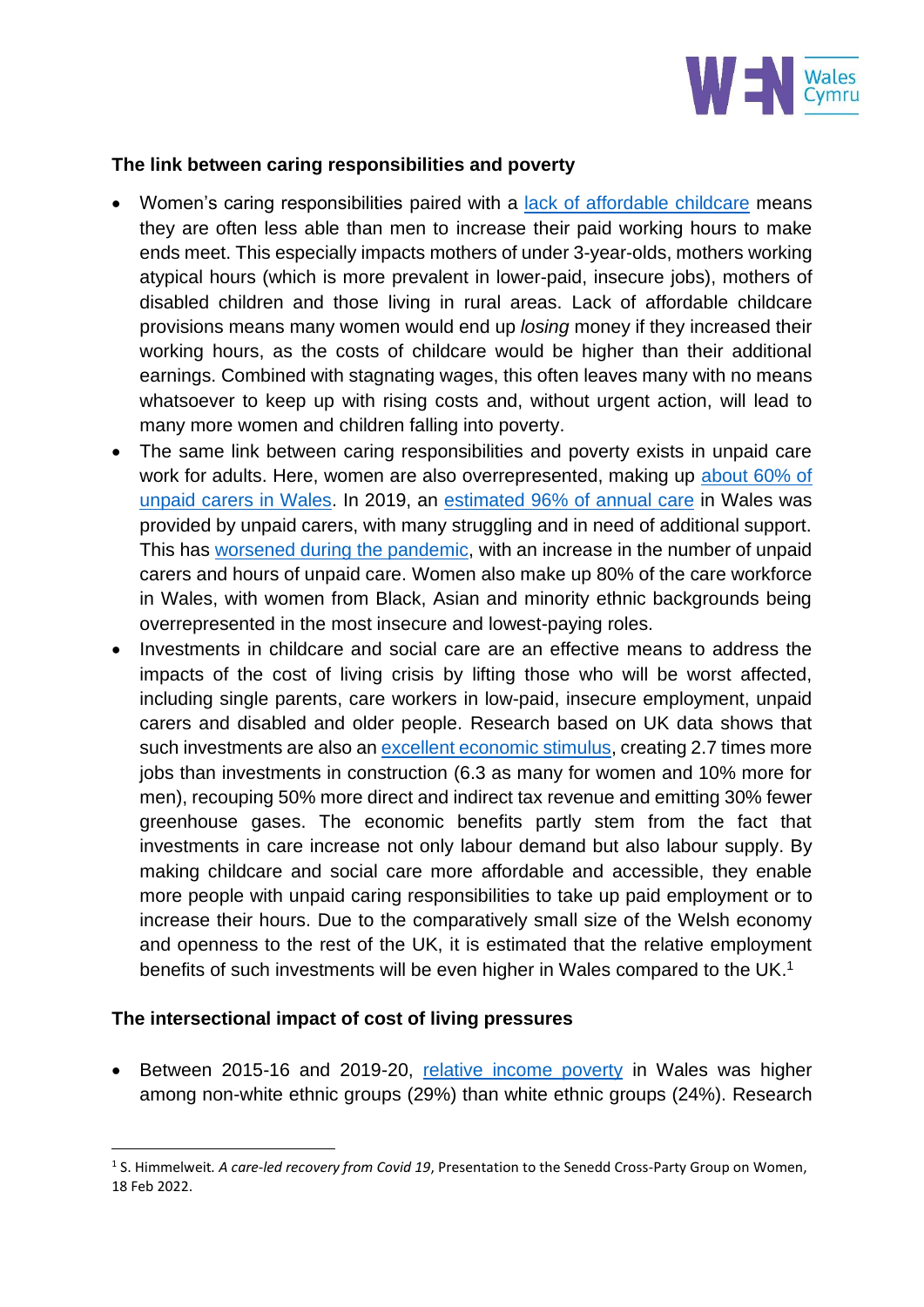

suggests a [strong link](https://gov.wales/sites/default/files/consultations/2021-03/race-equality-action-plan-an-anti-racist-wales_2.pdf) between poverty and socio-economic disadvantage and the inequality faced in employment and housing by ethnic minority people.

- The data also showed that 38% of children and 31% or working-age adults who lived in a [household with a disabled person](https://gov.wales/relative-income-poverty-april-2019-march-2020-html#section-66913) were in relative income poverty, compared with 24% of children and 18% or working-age adults in households where no-one was disabled. During the pandemic, disabled people have [disproportionately fallen behind on household bills,](https://gov.wales/locked-out-liberating-disabled-peoples-lives-and-rights-wales-beyond-covid-19-html#section-75305) due to their position in the labour market and increased costs associated with being disabled.
- There is little Wales-specific evidence of the impact of poverty and cost of living pressures on LGBTQ+ women in Wales, but a [2019 survey](https://www.linkedin.com/news/story/the-uk-hasan-lgbtq-pay-gap-4702500/) showed a 16% pay gap for LGBTQ+ employees in the UK. Trans people are at a disproportionately higher risk of unemployment and poverty. While figures are not monitored in the UK, almost [half of transgender people in Ireland](https://www.thetimes.co.uk/article/half-of-transgender-people-are-unemployed-mkqfmb3d2) are unemployed.
- People with restricted or insecure immigration status who are subject to no recourse to public funds (NRPF) are unable to claim the majority of benefits, including Universal Credit and social housing. Despite already being at a significantly higher risks of poverty and destitution, they risk missing [out vital cost](https://wearecitizensadvice.org.uk/1-4-million-people-nearly-lost-out-on-vital-support-with-cost-of-living-increases-d10c7e8d5a66)  [of living support schemes like the Council Tax rebate.](https://wearecitizensadvice.org.uk/1-4-million-people-nearly-lost-out-on-vital-support-with-cost-of-living-increases-d10c7e8d5a66) Ineligibility for childcare benefits and restricted access to [VAWDASV services](https://www.welshwomensaid.org.uk/wp-content/uploads/2020/12/NRPF-and-VAWDASV-Briefing-for-MSs-Final-ENG.pdf) especially impacts women with NRPF and compounds their vulnerability to cost of living pressures.
- The evidence outlined above suggest that women and other disadvantaged groups (including disabled people, Black, Asian and minority ethnic people, LGBTQ+ people and people with NRPF) will be disproportionally impacted by the rising costs of living. There is strong reason to expect that the impact will be especially stark for those who experience intersecting discrimination (such as disabled women and ethnic minority women) but analysis is hindered by a lack of comprehensive disaggregated data. We are hopeful that Welsh Government's new [Equality, Race](https://gov.wales/government-social-researcher-recruitment-equality-race-and-disability-evidence-units-posts-html#content)  [and Disability Evidence Unit](https://gov.wales/government-social-researcher-recruitment-equality-race-and-disability-evidence-units-posts-html#content) will address some of these issues. But the unit's work needs to include a key focus on gender equality and inequality of women facing intersecting discrimination, to help us understand and address the impact of rising costs of living on those who will likely be hit hardest.

## **Recommendations:**

- **We urgently need investments into childcare and social care** as an economically sound recovery stimulus that prevents more women and children from falling into poverty and improves conditions for those that have been worst affected. This should include:
	- o **Extending the Childcare Offer to all children from 6 months**, whatever the employment status of parents